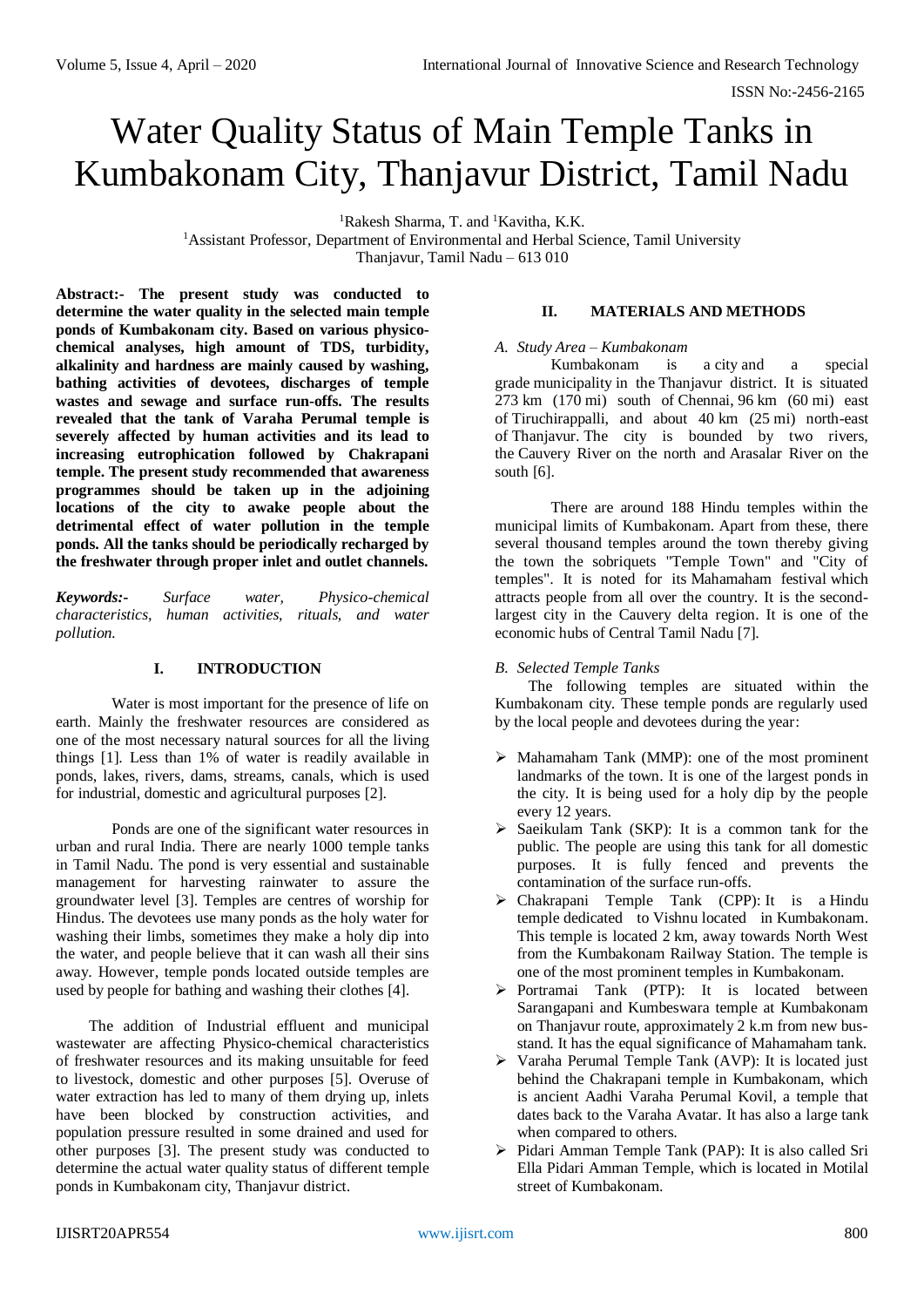$\triangleright$  Ayekulam Tank (AKP): It is a common tank for the public, which is located in the border of the city. The people using this tank for all domestic purposes.

#### *C. Water Sampling and Analysis*

In the present study, water samples from seven temple tanks were collected during three months (January, February and March - 2019). The samples were collected in plastic canes of two litres capacity without any air bubbles for physico-chemical examinations.

Some parameters like pH and dissolved oxygen were measured on-site. Grab sampling method was followed during the sampling. The water samples were analyzed for 12 physico-chemical parameters using standard methods [8].

#### *D. Water Quality Index*

Water quality index (WOI) is commonly used for the detection and evaluation of water pollution and may be defined as "a rating reflecting the composite influence of different quality parameters on the overall quality of water". WQI was calculated by the weighted arithmetic index method [9, 10, 11]. Twelve parameters were taken for calculation of water quality index: pH, TDS, turbidity, hardness, total alkalinity, DO, Cl, Ca<sup>2+</sup>, Mg<sup>2+</sup>, F, NO<sup>3-</sup> &  $SO_4^{2}$ .

The relative weight of each value in the overall water quality was computed regarding the drinking water standards recommended by the Bureau of Indian Standards [12].

 $Wi = K/S_n$ 

Where,

 $K = constant$  value of proportionality is calculated as

 $1/S_1 + 1/S_2 + \ldots + 1/S_n$ 1  $K =$ Si - the standard value of the i<sup>th</sup> parameter

Quality rating scale: Each chemical factor has been consigned by dividing the concentration of each measured value by its respective standard value and the result multiplied by 100.

$$
Qi = \left(\frac{Va - Vi}{Vs - Vi}\right).100
$$

Where,  $V_a$  – actual or average value of i<sup>th</sup> parameter obtained from the water sample

 $V_i$  - ideal value for pure water (0 for all parameters except pH (7.0) and DO (14.6)) Vs - Standard value of the i<sup>th</sup> parameter

$$
WQI = \left[\frac{\sum_{i} i}{\sum_{i} w_{i}}\right]
$$
  
Where,  $\sum (Q_{i}W_{i}) = Q_{i}$  (pH) X W<sub>i</sub> (pH) +........+ Q<sub>i</sub> (Fe) X  
W<sub>i</sub> (Fe).  
 $\sum W_{i}$  - total relative weight of all parameters

The obtained water quality index values of samples were categorized into the following five classes: Clean (0 - 25), good (26 - 50), moderately polluted (51 - 75), severely polluted (76 - 100) and unfit for consumption (above 100) based on their suitability [13].

# **III. RESULTS AND DISCUSSION**

#### *A. Water Quality Characteristics*

The results of physical and chemical characteristics of selected temple tanks in Kumbakonam city were presented in Table 1-3.

- $\triangleright$  *pH:* The pH of the water samples varied from 7.0 (January) to 8.5 (March) in Kumbakonam temple tanks. The high pH values were found during March all temple ponds except AKP. The minimum values were observed in January month except for CPP. The pH of water samples was found in alkaline nature during the study period. The alkaline character of water may be due to high temperature (during March) that reduces the dissolution of carbon dioxide and also due to photosynthetic process. pH changes in water were due to discharge of urban wastes, human activities and surface run-off [14].
- *Total Dissolved Solids:* TDS of all water samples are recorded with a maximum value of 650 mg/L in March and a minimum of 200 mg/L in January. The elevated value of TDS during March month can be due to the adding of garbage, domestic and municipal sewages, etc [15].
- *Turbidity:* The high value of turbidity (15.8 NTU) was found during March month (summer) and low value in Mahamaham tank (3.8 NTU) during January month respectively. The high amount of turbidity during summer may be the presence of high suspended particles and pathogenic organisms leading to increased turbid water has also been proposed [16].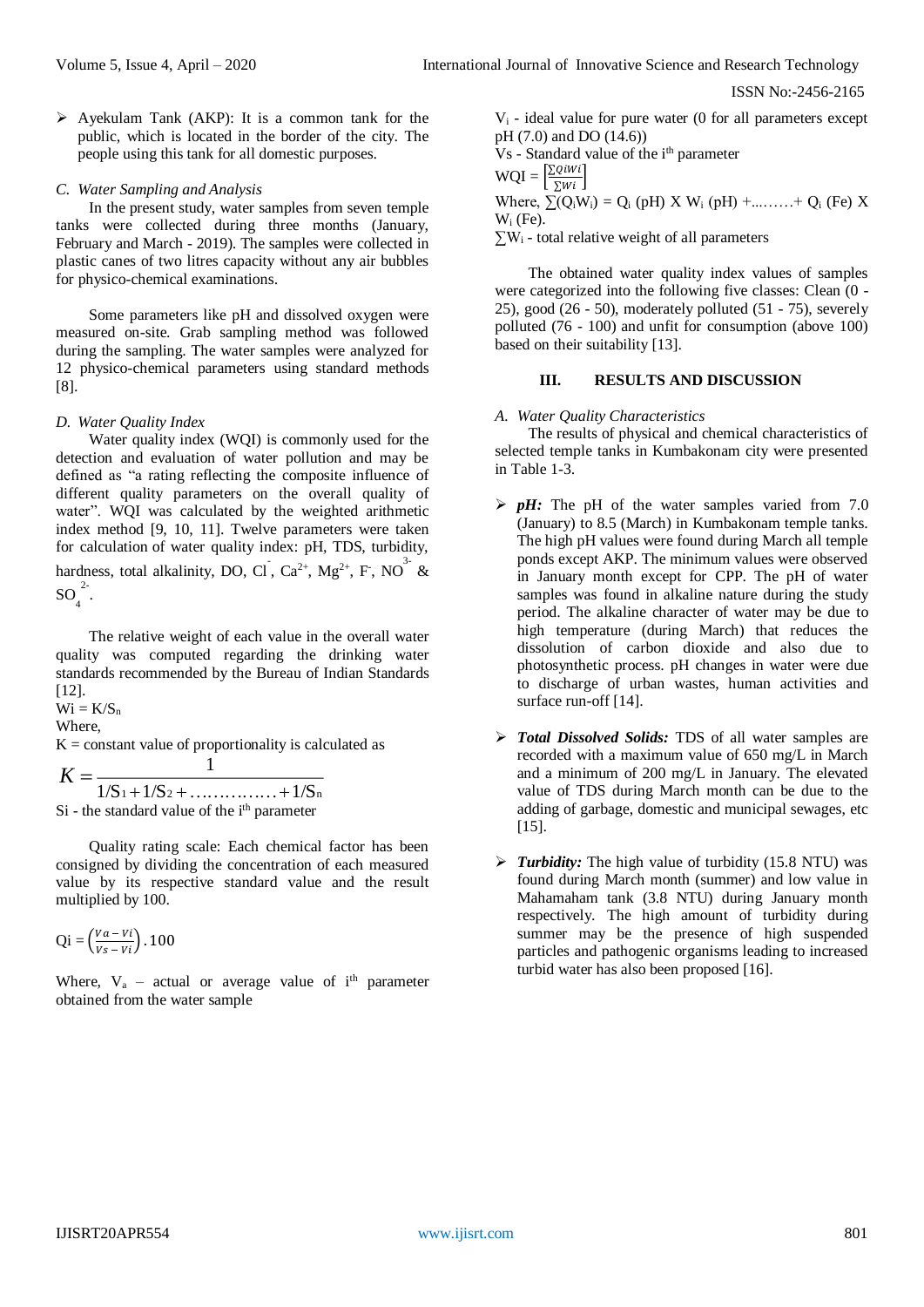| S.No.          | Parameter                  | <b>MMP</b> | <b>PTP</b> | <b>CPP</b> | <b>AVP</b> | <b>SKP</b> | <b>PAP</b> | <b>AKP</b> |
|----------------|----------------------------|------------|------------|------------|------------|------------|------------|------------|
| $\mathbf{1}$   | pH                         | 7.5        | 8.0        | 8.5        | 8.0        | 7.5        | 8.0        | 7.5        |
| $\overline{2}$ | $TDS$ (mg/l)               | 200        | 420        | 530        | 570        | 440        | 350        | 410        |
| 3              | Turbid (NTU)               | 3.8        | 6.5        | 10.7       | 11.2       | 8.6        | 4.5        | 6.3        |
| $\overline{4}$ | $TA$ (mg/l)                | 137.5      | 275        | 375        | 300        | 200        | 250        | 275        |
| 5              | TH(mg/l)                   | 150        | 310        | 410        | 435        | 200        | 300        | 285        |
| $6\,$          | DO(mg/l)                   | 6.1        | 5.5        | 5.2        | 4.8        | 5.3        | 5.7        | 5.0        |
| $\overline{7}$ | $Cl^-(mg/l)$               | 27.3       | 57.1       | 67         | 59.6       | 57.1       | 54.6       | 59.6       |
| 8              | $NO3- (mg/l)$              | 2.3        | 3.20       | 2.80       | 3.10       | 3.5        | 3.2        | 3.6        |
| 9              | $SO_4$ (mg/l)              | 29.5       | 22.5       | 21.0       | 45.0       | 40.0       | 24.5       | 33.0       |
| 10             | $PO4-(mg/l)$               | 0.16       | $0.2\,$    | 0.22       | 0.25       | 0.2        | 0.18       | 0.2        |
| 11             | $Ca2+ (mg/l)$              | 28.1       | 50.1       | 74.2       | 76.1       | 34.1       | 32.1       | 38.2       |
| 12             | $Mg_2$ <sup>+</sup> (mg/l) | 21.9       | 45         | 54.7       | 62         | 27.9       | 27.9       | 33.4       |

Table 1:- Physico-Chemical Characteristics of Temple Tanks in January

| S.No.          | Parameter                  | <b>MMP</b> | <b>PTP</b> | <b>CPP</b> | <b>AVP</b> | <b>SKP</b> | <b>PAP</b> | <b>AKP</b> |
|----------------|----------------------------|------------|------------|------------|------------|------------|------------|------------|
| $\mathbf{1}$   | pH                         | 8.0        | 8.0        | 8.0        | 8.5        | 8.0        | 8.0        | 8.0        |
| $\overline{2}$ | TDS (mg/l)                 | 240        | 450        | 570        | 610        | 465        | 365        | 440        |
| $\overline{3}$ | Turbid (NTU)               | 4.3        | 6.7        | 12.9       | 13.6       | 9.1        | 5.0        | 6.8        |
| $\overline{4}$ | TA $(mg/l)$                | 152.5      | 300        | 410        | 325        | 215        | 270        | 310        |
| 5              | TH(mg/l)                   | 190        | 325        | 435        | 450        | 235        | 325        | 310        |
| 6              | DO(mg/l)                   | 5.6        | 5.1        | 4.6        | 4.5        | 4.9        | 5.4        | 4.6        |
| $\tau$         | $Cl^-(mg/l)$               | 34.6       | 64.3       | 77.1       | 67.1       | 64.3       | 59.6       | 67.1       |
| $\,8\,$        | $NO3- (mg/l)$              | 2.6        | 3.40       | 3.40       | 3.40       | 3.9        | 3.5        | 3.9        |
| 9              | $SO_4$ <sup>-</sup> (mg/l) | 30.5       | 26.0       | 24.5       | 46.5       | 42.5       | 27.0       | 35.5       |
| 10             | $PO4- (mg/l)$              | 0.18       | 0.22       | 0.26       | 0.28       | 0.24       | 0.2        | 0.22       |
| 11             | $Ca2+ (mg/l)$              | 34.1       | 58.1       | 79.7       | 80.1       | 38.2       | 38.2       | 48.2       |
| 12             | $Mg_2$ <sup>+</sup> (mg/l) | 27.9       | 45         | 59.7       | 65         | 33.4       | 29.1       | 42         |

Table 2:- Physico-Chemical Characteristics of Temple Tanks in February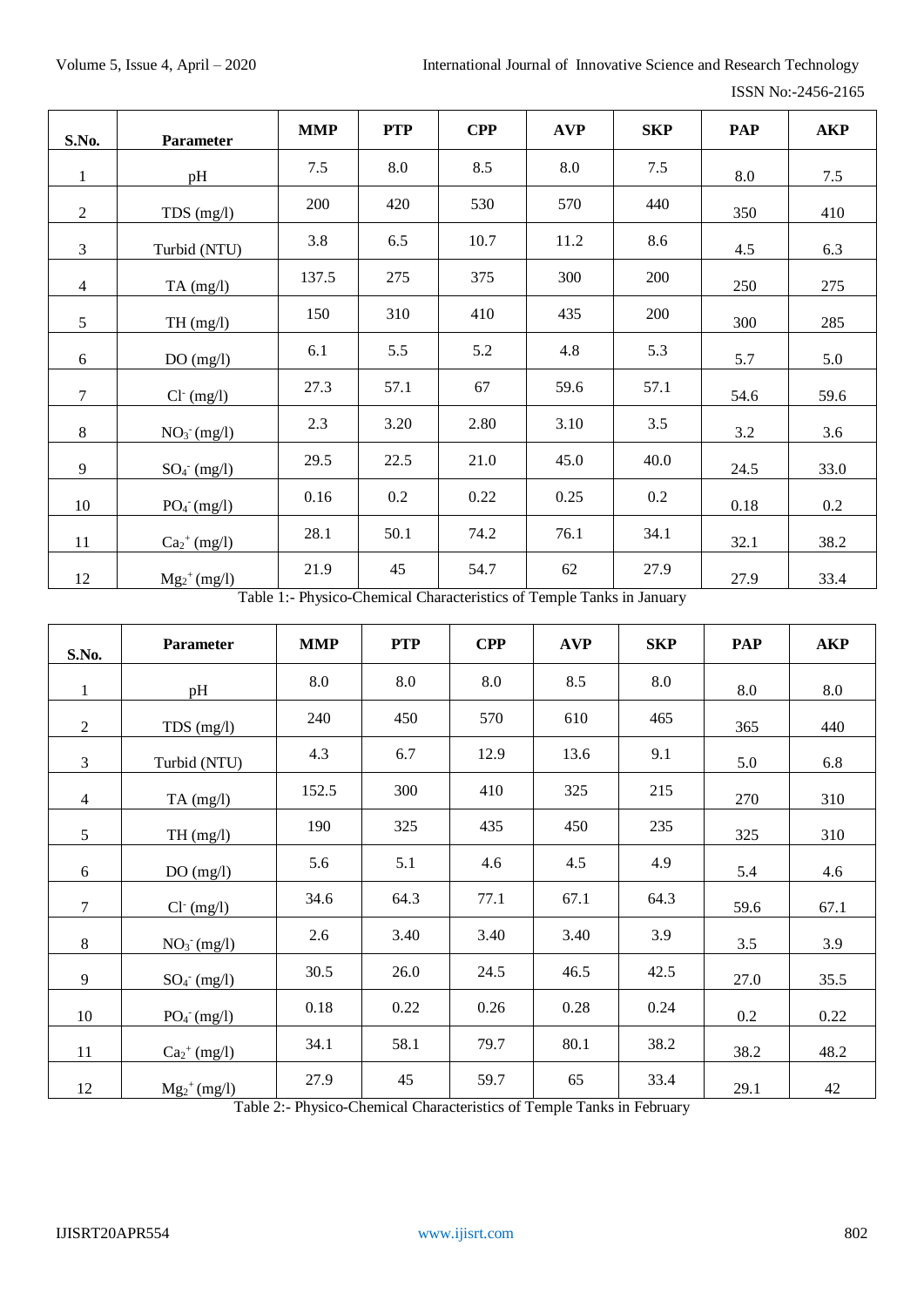ISSN No:-2456-2165

| S.No.          | <b>Parameter</b>           | <b>MMP</b> | <b>PTP</b> | <b>CPP</b> | <b>AVP</b> | <b>SKP</b> | PAP  | <b>AKP</b> |
|----------------|----------------------------|------------|------------|------------|------------|------------|------|------------|
| 1              | pH                         | 8.0        | 8.5        | 8.5        | 8.5        | 8.0        | 8.5  | 7.5        |
| 2              | TDS (mg/l)                 | 330        | 465        | 600        | 650        | 490        | 385  | 510        |
| 3              | Turbid (NTU)               | 5.5        | 6.9        | 13.4       | 15.8       | 9.7        | 5.4  | 8.7        |
| $\overline{4}$ | $TA$ (mg/l)                | 200        | 330        | 440        | 335        | 242.5      | 285  | 340        |
| 5              | TH(mg/l)                   | 230        | 345        | 460        | 475        | 280        | 340  | 355        |
| 6              | DO(mg/l)                   | 5.0        | 4.7        | 4.0        | 4.1        | 4.4        | 5.0  | 3.9        |
| 7              | $Cl- (mg/l)$               | 59.6       | 67.1       | 84         | 69.6       | 70.7       | 67.1 | 84         |
| 8              | $NO3- (mg/l)$              | 3.3        | 3.90       | 3.90       | 3.90       | 4.1        | 3.8  | 4.7        |
| 9              | $SO_4$ <sup>-</sup> (mg/l) | 35.0       | 36.5       | 27.0       | 49.0       | 44.5       | 29.5 | 39.0       |
| 10             | $PO4- (mg/l)$              | 0.21       | 0.24       | 0.28       | 0.3        | 0.27       | 0.22 | 0.25       |
| 11             | $Ca2+ (mg/l)$              | 50.2       | 74.2       | 82.1       | 82.1       | 48.2       | 50.1 | 74.2       |
| 12             | $Mg_2$ <sup>+</sup> (mg/l) | 38.1       | 52.1       | 62         | 67.4       | 42         | 37.9 | 59.7       |

Table 3:- Physico-Chemical Characteristics of Temple Tanks in March

- *Total Alkalinity*: The high value of total alkalinity was observed in March (440 mg/L in CPP) and the low value was found in January (137.5 mg/L MMP) month. Higher values of alkalinity recorded during summer (March) might be due to the presence of free carbon dioxide as a result of the decomposition activity by the mixing of municipal sewage and domestic wastewater [17]. The low alkalinity values during the monsoon (January) might be due to dilution of waste.
- *Total Hardness*: In the current investigation, the minimum (150 mg/L) and maximum value  $(475 \text{ mg/L})$ of total hardness were seen in January to March respectively. Higher values of hardness during summer (March) can be attributed to low water level and high rate of evaporation of water and the addition of calcium and magnesium salts [14].
- *Dissolved Oxygen*: The lowest value of DO was 3.9 mg/L (AKP) in March, and the highest value 6.1 mg/L (MMP) in January were determined. Minimum values of dissolved oxygen indicate higher organic inputs and stagnancy of water of ponds. According to Singh [18], less DO values during summer might be consigned to the high temperature and its consumption by microorganisms for their rapid growth.
- *Chloride*: The least Chloride value in January (27.3 mg/L) and the most value recorded in March (84.0 mg/L) were distinguished in the water samples. It is attributed to the high amount of salts is considered as an indicator of high contamination due to plant and animal decomposition [19].
- *Nitrate*: The value of Nitrate was observed low value (2.3 mg/L) in January and high value (4.7 mg/L) in July

months. All nitrate values of water samples are well within the acceptable limit for drinking water.

- *Sulphate*: The amount of sulphate varied between 21.0 mg/L and 49.0 mg/L. The sulphate values do not exceed in all the tanks and the values are well within the permissible limits of the standards. The high content of sulphate was found in AVP tank in March.
- *Phosphate:* A high amount of phosphate is an indicator of pollution, which induce the possibility of eutrophication. The minimum value of phosphate in MMP was recorded as 0.16 mg/l in January and the maximum in AVP was found as 0.30 mg/l in March.
- *Calcium*: In the present study, the lowest value (28.1) mg/L) of calcium in January at MMP and the highest value (82.1 mg/L) in March were observed. Some amount of calcium is present in surface water naturally, but the high amount of calcium is discharging of wastewater from urban areas. Excess amount of calcium in potable water leads to increases salt in the human body and may cause gastrointestinal diseases and stone development [20].
- *Magnesium*: Varaha Perumal temple was found with the highest values of magnesium in January (62.0 mg/L) and March (67.4 mg/L) months. The lowest magnesium was observed in MMP (21.9 mg/l) in January month. The insufficient level of magnesium can reduce the light penetration, temperature and phytoplankton, it is recommended that the adequate amount of magnesium necessary to surface water [21].
- *B. Water Quality Index*

The calculated WQI values of selected temple tanks in Kumbakonam city are presented in Table 4. During January month, Mahamaham tank was found in moderately polluted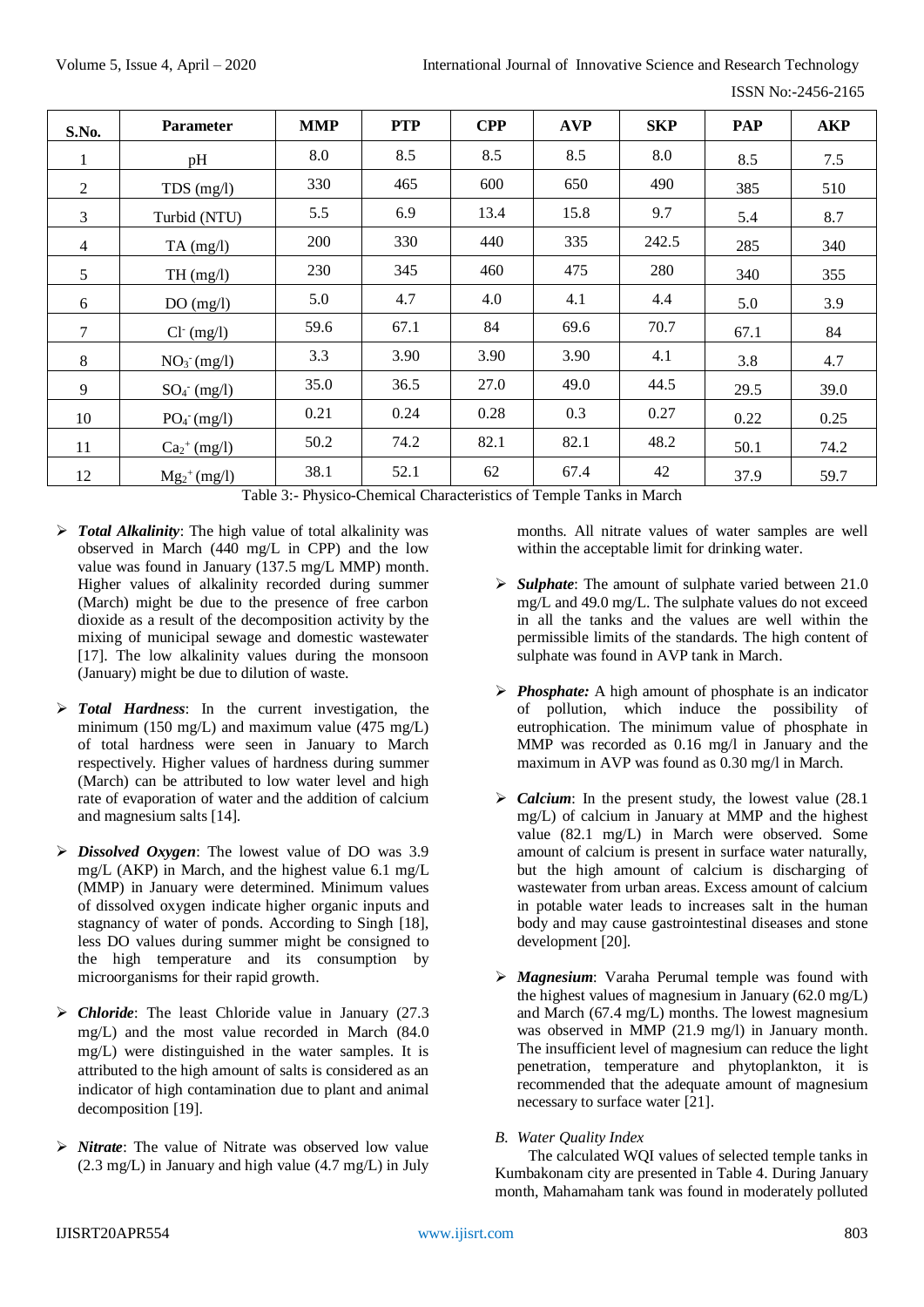category, all other samples were found to be severely polluted and unfit for human consumption categories. In the February month, all tanks were found to be unfit for consumption category except two tanks (MMP & PAP). Except for Mahamaham tank, all tanks of Kumbakonam city were found to be unfit for human consumption

category in March. Among the seven tanks, Mahamaham tank only slightly polluted when compared to other tanks. It is due to recently the Mahamaham tank filled with fresh water for the Mahamaham festival. Other tanks are consists of the existing water and concentrating the contaminants itself.

| S.No. | <b>St. Code</b> | Jan   | Category | Feb   | Category | Mar   | Category |
|-------|-----------------|-------|----------|-------|----------|-------|----------|
|       | <b>MMP</b>      | 69.3  | Moderate | 83.0  | Severely | 96.5  | Severely |
| 2     | <b>PTP</b>      | 103.6 | Unfit    | 106.9 | Unfit    | 118.8 | Unfit    |
| 3     | <b>CPP</b>      | 144.3 | Unfit    | 156.4 | Unfit    | 169.6 | Unfit    |
| 4     | <b>AVP</b>      | 144.0 | Unfit    | 169.6 | Unfit    | 187.0 | Unfit    |
| 5     | <b>SKP</b>      | 107.9 | Unfit    | 121.1 | Unfit    | 129.3 | Unfit    |
| 6     | <b>PAP</b>      | 85.0  | Severely | 90.2  | Severely | 103.5 | Unfit    |
| 7     | <b>AKP</b>      | 94.6  | Severely | 108.6 | Unfit    | 122.2 | Unfit    |

Table 4:- WQI Values of Temple Tanks in Kumbakonam City

The high value of WQI was found in the temple tank waters due to the higher values of TDS, turbidity, hardness and low dissolved oxygen. The increasing trend of WQI from January to March of each water samples was due to the cumulative impact of the several pollutants from surface run-offs and cleaning activities of devotees. The variations in WQI values could be due to the fluctuations in the water levels and waste disposal in selected water bodies. No one sample was found in safe and good categories in all months.

### **IV. CONCLUSION**

The results of Physico-chemical analyses revealed that the tank of Varaha Perumal temple is significantly affected by anthropogenic activities and showed an increasing rate of eutrophication followed by Chakrapani temple. It is due to the high amount of TDS, turbidity, alkalinity and hardness are mainly caused by washing, bathing activities of devotees, discharges of temple wastes and sewage and surface run-offs from the local activities. Based on the WQI, maximum water samples found in unfit for human consumption. No one tank water is safe for human use. Hence, this study concluded that the selected tanks of temples are not suitable for drinking purpose but all are suitable for cleaning purposes of the people. The present study recommended that awareness activities should be taken up in the adjoining locations of the city to awake people about the detrimental effect of water pollution in the ponds. All the tanks should be periodically recharged by the freshwater through proper inlet and outlet channels.

### **REFERENCES**

[1]. B. Elayaraj, M. Selvaraju, M. and K.V. Ajayan, "Assay on water quality variations of Pasupatheswarar temple pond, Annamalainagar, Tamilnadu, India", J. Inter. Acad. Res. Multidis, 2016, vol. 3(12), pp. 97- 108.

- [2]. A. Sargaonkar and V. Deshpande, "Development of an overall index of pollution for surface water based on a general classification scheme in Indian context", Environ. Monitor. Assess, 2003, vol. 89, pp. 43-67.
- [3]. M. Alaguraj, C. Divyapriya and S. Lalitha, "Temple tanks – The ancient water harvesting systems and their multifarious roles", Global J. Eng. Sci. Res., 2017, vol. 4(12), pp. 138-142.
- [4]. S. Bramhanand and U. Nidhi, "Limnological study of Hanuman temple pond of Shahdol municipality", International Journal of Zoology Studies, 2017, vol. 2(5), pp. 27-30.
- [5]. B.K. Dwivedi, and G.C. Pandey, "Physicochemical factors and algal diversity of two ponds Girja Kund and Maqubara pond, Faizabad", Pollution Research, 2002, vol. 21, pp. 361-370.
- [6]. Katti and N, Madhav, "Studies in Indian place names", Place Names Society of India, 1980.
- [7]. E.K. Sashadri, "Sri Brihadisvara: the great temple of Thānjavūr", Nile Books, 1998, p. 2.
- [8]. APHA, AWWA, WEF, "Standard methods for the examination of water and wastewater", 21<sup>st</sup> ed. Washington, D.C, 2001.
- [9]. J. Yisa and T. Jimoh, "Analytical studies on water quality index if river Landzu", American Journal of Applied Science, 2010, vol. **7**(4), pp. 453-458.
- [10]. S. Kalavathy, T.R. Sharma and P. Sureshkumar, "Water quality index of river Cauvery in Tiruchirappalli district, Tamilnadu", Archives of Environ. Sci, 2011, vol. 5, pp. 55-61.
- [11]. S. Purohit, "Seasonal variations in water quality index of groundwater of Osian region, Jodhpur, India", Inter. J. Innov. Res. Sci. Eng. Tech, 2014, vol. 1, 2.
- [12]. BIS, "Indian standards specification for drinking water", IS: 10500. Bureau of Indian Standards, New Delhi, India, 2012.
- [13]. P. Swarnalatha, K. Nageswara Rao, P.V. Ramesh Kumar and M, Harikrishna, "Water quality